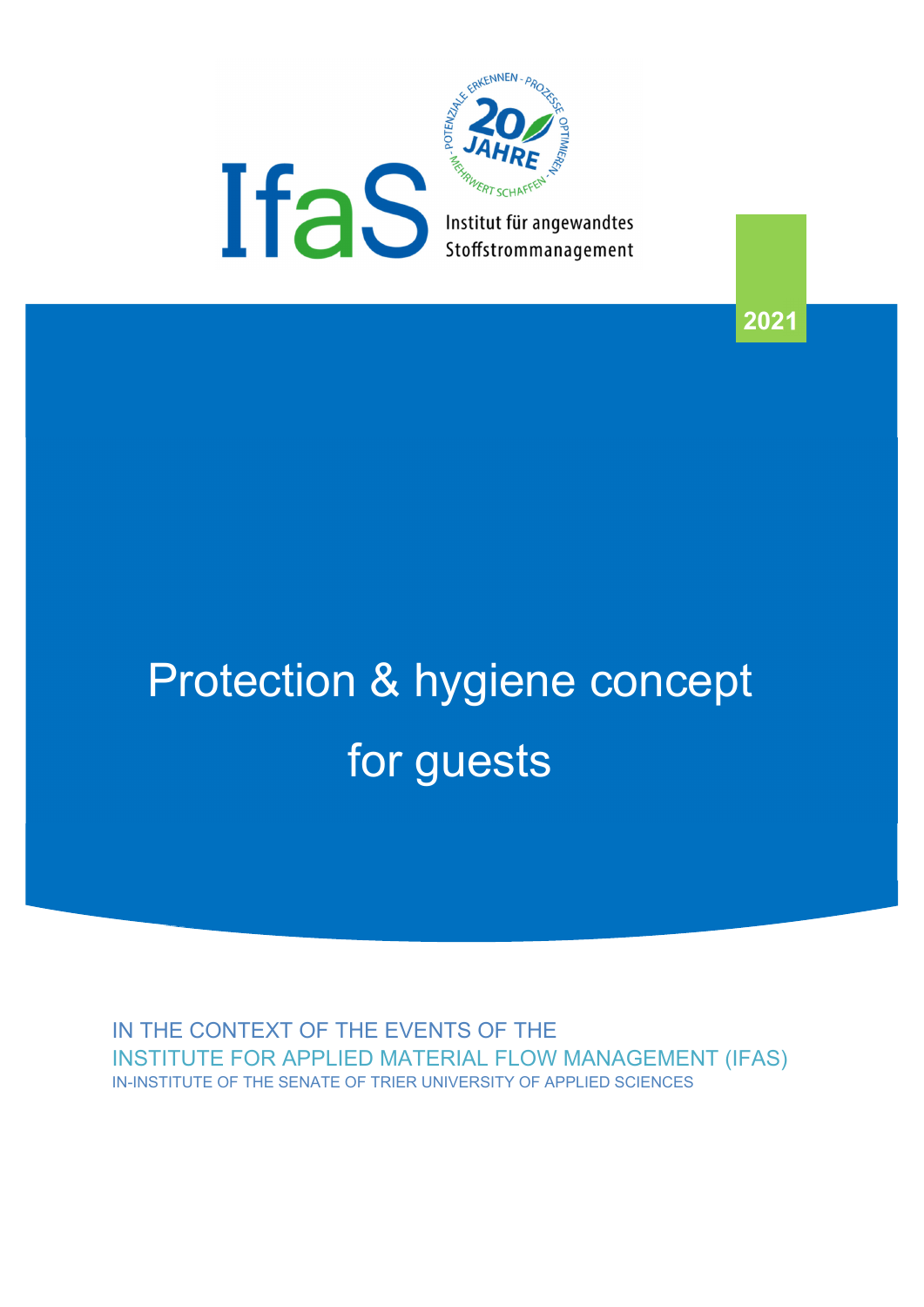## **1 Introduction**

The health and safety of our guests and employees are very important to us.

In order to prevent the dissemination of COVID-19, the guests are obliged to follow the following protective and hygienic measures when participating in our events. The measures are based on the "Corona Control Ordinance of Rhineland-Palatinate" and the "General Occupational Safety and Hygiene Standards during the Corona Pandemic at Trier University of Applied Sciences".

#### **2 Basic provisions**

- Observance of the travel and quarantine regulations applicable at the time of the event (www.rki.de, www.bmi.bund.de)
- Admission to IfaS events is only permitted for vaccinated, recovered or tested persons. Proof of testing must be not older than 24 hours. Without corresponding proof (vaccinated, recovered, tested), access to the event premises must be prohibited.
- Persons with recognisable symptoms (e.g. symptoms of a cold) must also be prohibited from entering the event.
- In general, masks [OP or FFP2/KN95 mask] are compulsory in all university buildings, thus also in the event rooms. Mouth/nose protection may only be removed at the user's own seat at a minimum seating distance of at least 1.5 m.

#### **2.1 Hygiene**

- Compliance with the hygiene recommendations of the Robert Koch Institute (www.rki.de)
- Always keep your minimum distance [at least 1.50 m], pay attention to hygiene and wear a mask.
- Hands must be disinfected regularly before and during the entering the event. Disinfection dispensers are provided at the entrance and at central locations.
- The number of participants is limited to 60 persons in order to guarantee the mimium seating distance.
- Protective measures and hygiene rules are explained in a comprehensible manner by means of notices/posters. In order to maintain the minimum distance requirement, access to the event